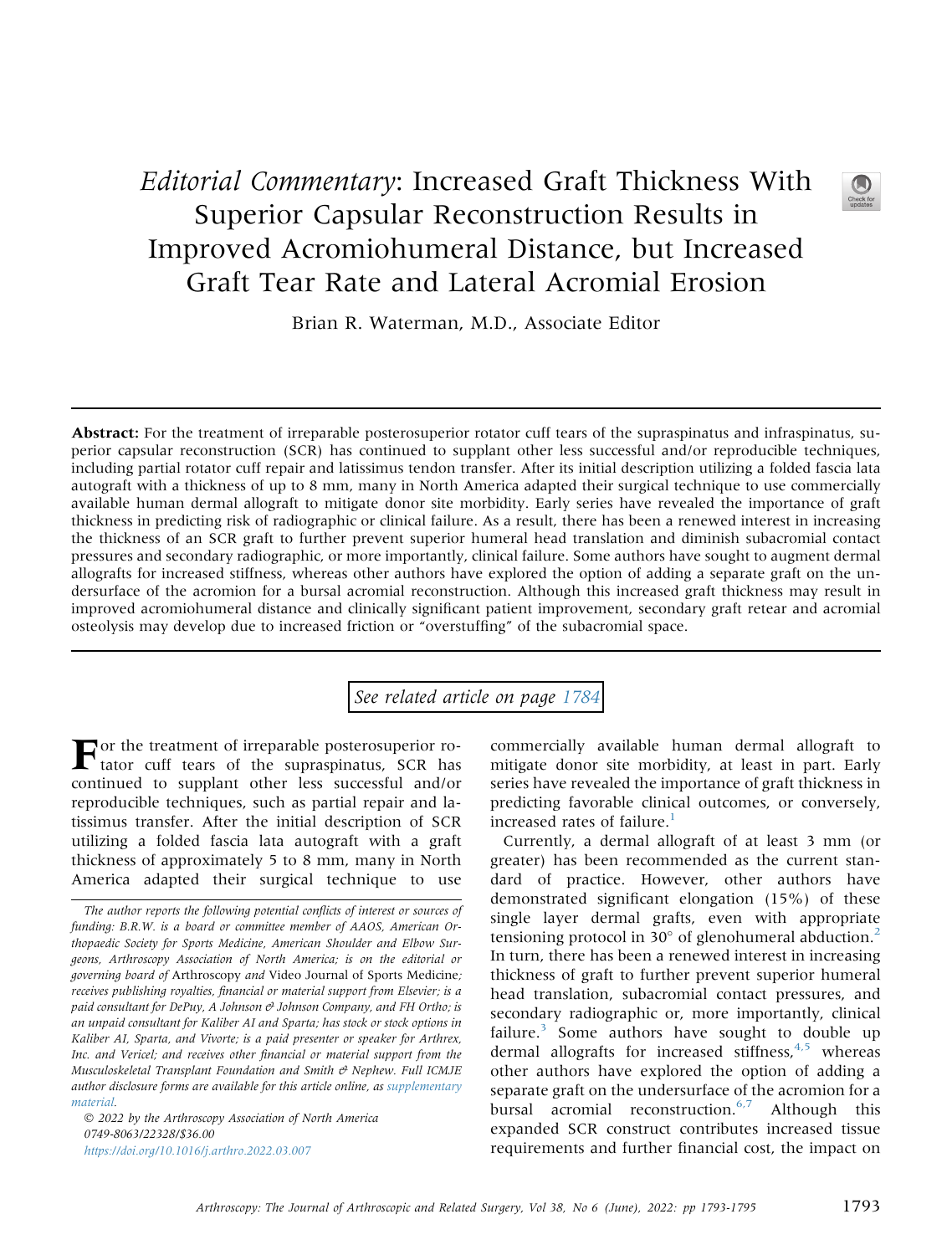graft integration and humeral or glenoid bone stock remains largely unclear.

In the current article entitled "Shoulder Superior Capsular Reconstruction Hybrid Graft Thickness Greater Than Preoperative Acromiohumeral Distance Increases Graft Retear Rate and Subacromial Erosion," [8](#page-1-5) Chang Hee Baek and Jung Gon Kim present their novel case series of 58 patients with massive rotator cuff tears that underwent SCR using a hybrid graft comprised of both fascia lata and dermal allograft. Under the pretense that the increased graft thickness afforded by fascia lata would complement the smooth gliding surface of the dermal allograft, the authors assembled a composite graft thickness that averaged approximately 10.9 mm (range, 6-19). With a minimum 24-month follow-up, improvement was noted in visual analog scale, ASES, Constant, UCLA, range of motion, and ADLER scores from baseline, with close to two-thirds of patients (62.1%) achieving minimal clinically important difference. On the other hand, only 1 in 5 patients (19%) achieved patient acceptable symptomatic state, indicating satisfaction with their procedure. Remarkably, 50% of grafts demonstrated retear in the current study, with increased graft thickness and smaller preoperative acromiohumeral distance significantly associated with postoperative discontinuity on serial MRI. Furthermore, when the graft thickness exceeded the baseline acromiohumeral distance, not only was there higher rate of secondary retear after SCR but also increased risk of acromial osteolysis. Despite these radiographic findings, the authors reported no significant differences in patient-reported outcomes, MCID, and/or patient acceptable symptomatic state between those groups with and without graft retear.

Although a small series with inherent limitations due to statistical power, this is a noteworthy, single-surgeon experience that explores the ideal balance between SCR graft thickness, radiographic healing, and patientreported function or satisfaction. As the authors candidly state, "[T]hick and stiff grafts do not yield favorable results unconditionally." [8](#page-1-5) Other authors have also suggested higher rates of osteolysis with advanced acromiohumeral remodeling, with Hamada Grade 3 patients experiencing up to 5-fold higher risk of reactive changes in the absence of graft retear. $9$  With that said, the clinical significance of SCR graft discontinuity and secondary osteolysis is still under debate, $10,11$  and we should continue to carefully monitor these patients as they proceed to other end-stage treatments such as reverse total shoulder arthroplasty.<sup>[12](#page-2-0)</sup> As we continue to bridge the gap between East and West in terms of surgical technique for SCR, this study should serve as a cautionary tale to those seeking to maximize graft thickness for those with advancing cuff tear arthropathy, particularly those with acromiohumeral distance narrowing. Regretfully, our search for surgical best practices continues with SCR, but we are edging closer to the ideal patient selection and surgical decision-making for our young patients with irreparable posterosuperior rotator cuff tears. $13-15$ 

## **References**

- <span id="page-1-0"></span>1. [Denard PJ, Brady PC, Adams CR, Tokish JM, Burkhart SS.](http://refhub.elsevier.com/S0749-8063(22)00154-2/sref1) [Preliminary results of arthroscopic superior capsule](http://refhub.elsevier.com/S0749-8063(22)00154-2/sref1) [reconstruction with dermal allograft.](http://refhub.elsevier.com/S0749-8063(22)00154-2/sref1) Arthroscopy 2018;34: [93-99.](http://refhub.elsevier.com/S0749-8063(22)00154-2/sref1)
- <span id="page-1-1"></span>2. [Mihata T, Bui CNH, Akeda M, et al. A biomechanical](http://refhub.elsevier.com/S0749-8063(22)00154-2/sref2) [cadaveric study comparing superior capsule reconstruc](http://refhub.elsevier.com/S0749-8063(22)00154-2/sref2)[tion using fascia lata allograft with human dermal allo](http://refhub.elsevier.com/S0749-8063(22)00154-2/sref2)[graft for irreparable rotator cuff tear.](http://refhub.elsevier.com/S0749-8063(22)00154-2/sref2) J Shoulder Elbow Surg [2017;26:2158-2166](http://refhub.elsevier.com/S0749-8063(22)00154-2/sref2).
- <span id="page-1-2"></span>3. [Cohn MR, Vadhera AS, Garrigues GE, Verma NN. Supe](http://refhub.elsevier.com/S0749-8063(22)00154-2/sref3)[rior capsular reconstruction: Proposed biomechanical ad](http://refhub.elsevier.com/S0749-8063(22)00154-2/sref3)vantages. Arthroscopy [2022;38:20-21.](http://refhub.elsevier.com/S0749-8063(22)00154-2/sref3)
- <span id="page-1-3"></span>4. [Cline EK, Tibone JE, Ihn H, et al. Superior capsule](http://refhub.elsevier.com/S0749-8063(22)00154-2/sref4) [reconstruction using fascia lata allograft compared with](http://refhub.elsevier.com/S0749-8063(22)00154-2/sref4) [double- and single-layer dermal allograft: A biomechan](http://refhub.elsevier.com/S0749-8063(22)00154-2/sref4)ical study. Arthroscopy [2021;37:1117-1125.](http://refhub.elsevier.com/S0749-8063(22)00154-2/sref4)
- 5. [Scheiderer B, Kia C, Obopilwe E, et al. Biomechanical](http://refhub.elsevier.com/S0749-8063(22)00154-2/sref5) [effect of superior capsule reconstruction using a 3-mm](http://refhub.elsevier.com/S0749-8063(22)00154-2/sref5) [and 6-mm thick acellular dermal allograft in a dynamic](http://refhub.elsevier.com/S0749-8063(22)00154-2/sref5) shoulder model. Arthroscopy [2020;36:355-364](http://refhub.elsevier.com/S0749-8063(22)00154-2/sref5).
- <span id="page-1-4"></span>6. [Ravenscroft M, Barnes MW, Muench LN, Mazzocca AD,](http://refhub.elsevier.com/S0749-8063(22)00154-2/sref6) [Berthold DP. Bursal acromial reconstruction \(BAR\) using](http://refhub.elsevier.com/S0749-8063(22)00154-2/sref6) [an acellular dermal allograft as a surgical solution for the](http://refhub.elsevier.com/S0749-8063(22)00154-2/sref6) [treatment of massive irreparable rotator cuff tears.](http://refhub.elsevier.com/S0749-8063(22)00154-2/sref6) Arthrosc Tech [2021;10:e877-e885.](http://refhub.elsevier.com/S0749-8063(22)00154-2/sref6)
- 7. [Berthold DP, Ravenscroft M, Bell R, et al. Bursal acromial](http://refhub.elsevier.com/S0749-8063(22)00154-2/sref7) [reconstruction \(BAR\) using an acellular dermal allograft](http://refhub.elsevier.com/S0749-8063(22)00154-2/sref7) [for massive, irreparable posterosuperior rotator cuff tears:](http://refhub.elsevier.com/S0749-8063(22)00154-2/sref7) [A dynamic biomechanical investigation.](http://refhub.elsevier.com/S0749-8063(22)00154-2/sref7) Arthroscopy [2022;38:297-306.e2](http://refhub.elsevier.com/S0749-8063(22)00154-2/sref7).
- <span id="page-1-5"></span>8. [Hee Baek C, Gon Kim J. Shoulder superior capsular](http://refhub.elsevier.com/S0749-8063(22)00154-2/sref8) [reconstruction hybrid graft thickness greater than preop](http://refhub.elsevier.com/S0749-8063(22)00154-2/sref8)[erative acromiohumeral distance increases graft retear rate](http://refhub.elsevier.com/S0749-8063(22)00154-2/sref8) [and subacromial erosion.](http://refhub.elsevier.com/S0749-8063(22)00154-2/sref8) Arthroscopy 2022;38:1784-1792.
- <span id="page-1-6"></span>9. Takayama K, Shiode H, Ito H. Acromial and humeral head osteolysis following superior capsular reconstruction using autologous tensor fascia lata graft [published online January 19, 2022]. J Shoulder Elbow Surg. doi[:10.1016/j.jse.](https://doi.org/10.1016/j.jse.2021.12.019) [2021.12.019](https://doi.org/10.1016/j.jse.2021.12.019)
- <span id="page-1-7"></span>10. [Denard PJ. Editorial commentary: How do we assess graft](http://refhub.elsevier.com/S0749-8063(22)00154-2/sref10) [status after superior capsule reconstruction?](http://refhub.elsevier.com/S0749-8063(22)00154-2/sref10) Arthroscopy [2020;36:1020-1021](http://refhub.elsevier.com/S0749-8063(22)00154-2/sref10).
- 11. [Lacheta L, Horan MP, Schairer WW, et al. Clinical and](http://refhub.elsevier.com/S0749-8063(22)00154-2/sref11) [imaging outcomes after arthroscopic superior capsule](http://refhub.elsevier.com/S0749-8063(22)00154-2/sref11) [reconstruction with human dermal allograft for irrepa](http://refhub.elsevier.com/S0749-8063(22)00154-2/sref11)[rable posterosuperior rotator cuff tears: A minimum](http://refhub.elsevier.com/S0749-8063(22)00154-2/sref11) 2-year follow-up. Arthroscopy [2020;36:1011-1019](http://refhub.elsevier.com/S0749-8063(22)00154-2/sref11).